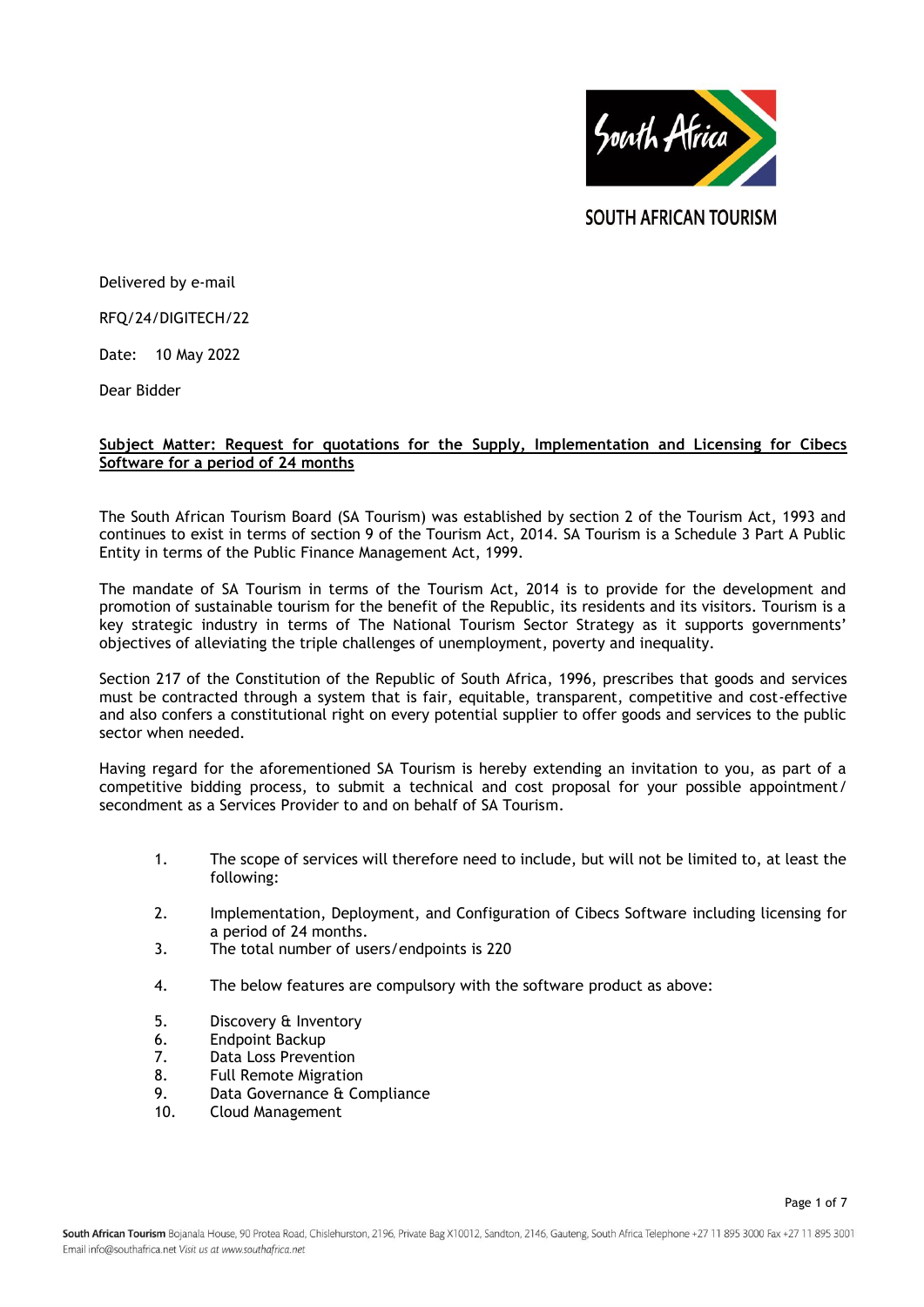# 2. Format of proposals

Bidders must complete and return all the necessary standard bidding documents (SBD's) attached to this request for technical and financial proposals.

Bidders are advised that their proposals should be concise, written in plain English and simply presented in the same order as indicted below: -

- (a) Cover letter introducing your firm and credentials, capacity, capability and experience for this assignment.
- (b) National Treasury Centralized Supplier Database (CSD) registration summary report with a valid tax status.
- (c) Valid certified copy of B-BBEE certificate.
- (d) Bidders must have specific experience and submit at least three recent references (in a form of written proof(s) on their client's letterhead including relevant contact person(s), office telephone & fax number, website, and email address) where similar work were undertaken.
- (e) Overview of the methodology your firm will apply for this assignment.
- (f) Project approach and plan which outlines the activities to be undertaken during the process bearing in mind that SA Tourism requires the entire process to be finalised as rapidly as possible.
- (g) Outline of the qualifications and related experience of the proposed candidate who will be assigned to the matter.
- (h) Financial proposal to deliver the assignment including any other cost SA Tourism should be aware of for the successful completion of the assignment.
- (i) Declaration of Interest SBD 4.
- (j) Preference Point Claim Form SBD 6.1.
- (k) Declaration of Bidder's Past Supply Chain Management Practices SBD 8; and
- (l) Independent Bid Determination SBD 9.
- 3. Cost structure and project plan:

Bidders must submit the total bid price for the assignment based on the skills, resources and time allocated to the project. Bidders should also propose innovation in their technical proposals to keep the cost to a minimum where SA Tourism will still benefit from the best possible qualitative outcome. SA Tourism reserves the right to request additional information or clarity on cost proposals prior to the evaluation thereof.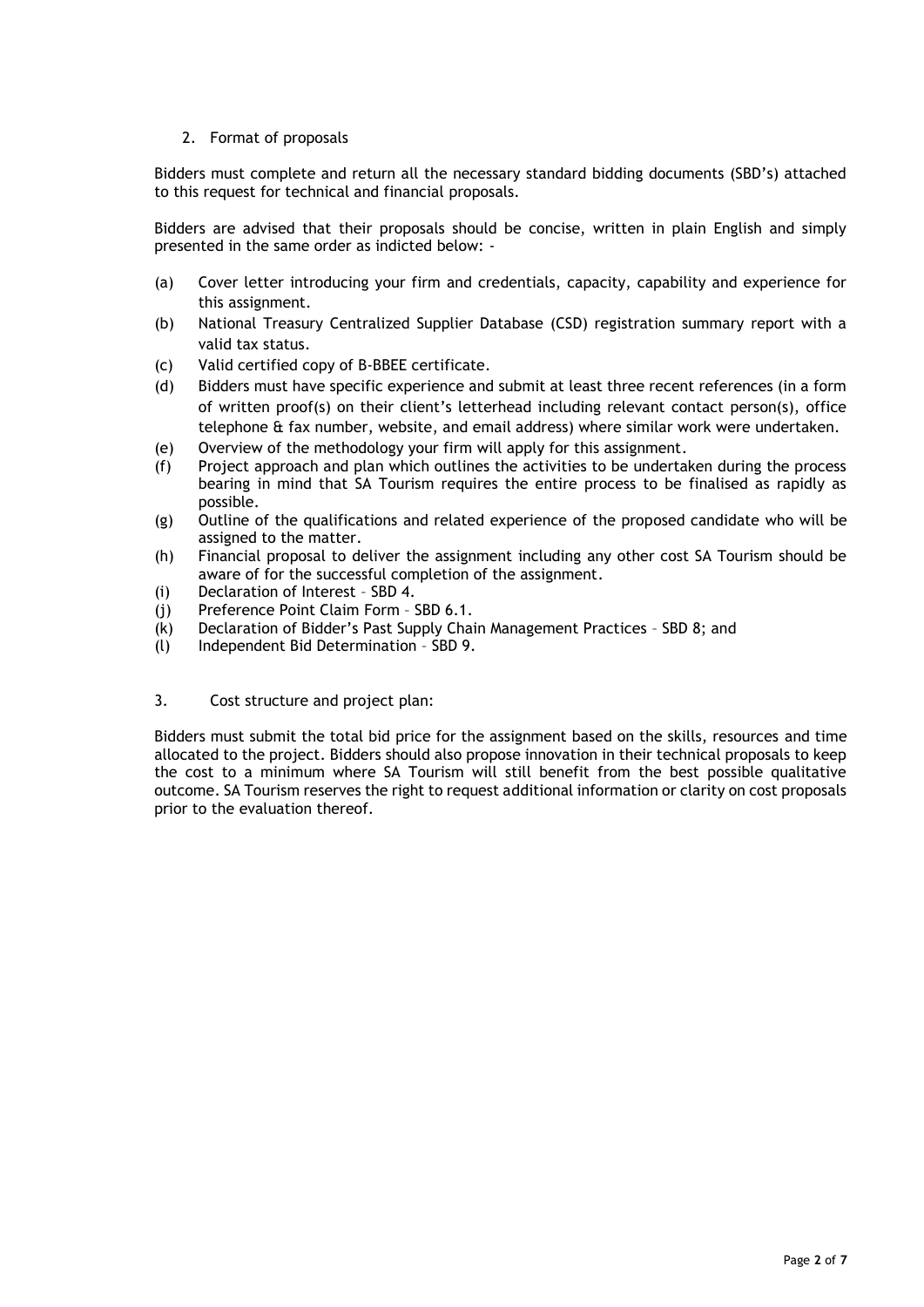# 4. Evaluation Method

The evaluation process of bids will comprise of the following phases: Table 1: Evaluation Phases

|                                   |                               | Phase 1 Administration and Phase 2 Desktop Technical Phase 3 Price and Preference (B- |
|-----------------------------------|-------------------------------|---------------------------------------------------------------------------------------|
| <b>Mandatory bid requirements</b> | <b>Functional Evaluation</b>  | <b>BBEE</b> )                                                                         |
| Compliance with administration    | Bidders must achieve the      | Bidders that have achieved a<br>minimum threshold of 70% on Phase                     |
| and mandatory bid                 |                               | minimum threshold of 70% in 2 will be evaluated in accordance                         |
| requirements.                     | order to be evaluated         | with the 80/20 preference point<br>system.                                            |
|                                   | further on Phase 3: Price and |                                                                                       |
|                                   | Preference (B-BBEE)           |                                                                                       |
|                                   | evaluation.                   |                                                                                       |
|                                   |                               |                                                                                       |
|                                   |                               |                                                                                       |

Points awarded for functionality:

# Table 2: Desktop Functional Evaluation

| <b>EVALUATION</b>                                                                                                                                                                                                                                                                                                                                                                                                                                                                                                                                                                                                                                     | <b>Rating</b>                               |                         | Weight |   |                                                                                             |    |
|-------------------------------------------------------------------------------------------------------------------------------------------------------------------------------------------------------------------------------------------------------------------------------------------------------------------------------------------------------------------------------------------------------------------------------------------------------------------------------------------------------------------------------------------------------------------------------------------------------------------------------------------------------|---------------------------------------------|-------------------------|--------|---|---------------------------------------------------------------------------------------------|----|
| <b>CRITERIA</b>                                                                                                                                                                                                                                                                                                                                                                                                                                                                                                                                                                                                                                       |                                             | $\overline{\mathbf{z}}$ | 3      | 4 | 5                                                                                           |    |
| The Bids will be evaluated on a scale of 1 - 5 in accordance with the criteria below. The rating will be as<br>follows: $1 = \text{Very poor}, 2 = \text{Poor}, 3 = \text{Good}, 4 = \text{Very good}, 5 = \text{Excellent}$                                                                                                                                                                                                                                                                                                                                                                                                                          |                                             |                         |        |   |                                                                                             |    |
|                                                                                                                                                                                                                                                                                                                                                                                                                                                                                                                                                                                                                                                       | <b>Experience and Company track record:</b> |                         |        |   |                                                                                             |    |
| Bidders must provide at least three (3) contactable client references where its services<br>can be verified Implementation and Support of Cibecs Software including monthly SLA<br>management. The reference letters must list the services rendered and should be<br>presented in a form of a written letter on an official letterhead from clients where similar<br>50<br>services have been provided and should not be older than seven (3) years. No appointment<br>letters from clients will be accepted as reference letters. Letters from public entities will<br>be highly advantageous.<br>5= Three client contactable references submitted. |                                             |                         |        |   |                                                                                             |    |
| Proof of Certification as a reseller with the Software Vendor:<br>Software<br>NB: Bidder to receive maximum points for submitting proof of being a certified<br>partner or reseller                                                                                                                                                                                                                                                                                                                                                                                                                                                                   |                                             |                         |        |   | Bidders must provide current and verifiable certification of partnership/reseller of Cibecs | 25 |
|                                                                                                                                                                                                                                                                                                                                                                                                                                                                                                                                                                                                                                                       |                                             |                         |        |   |                                                                                             |    |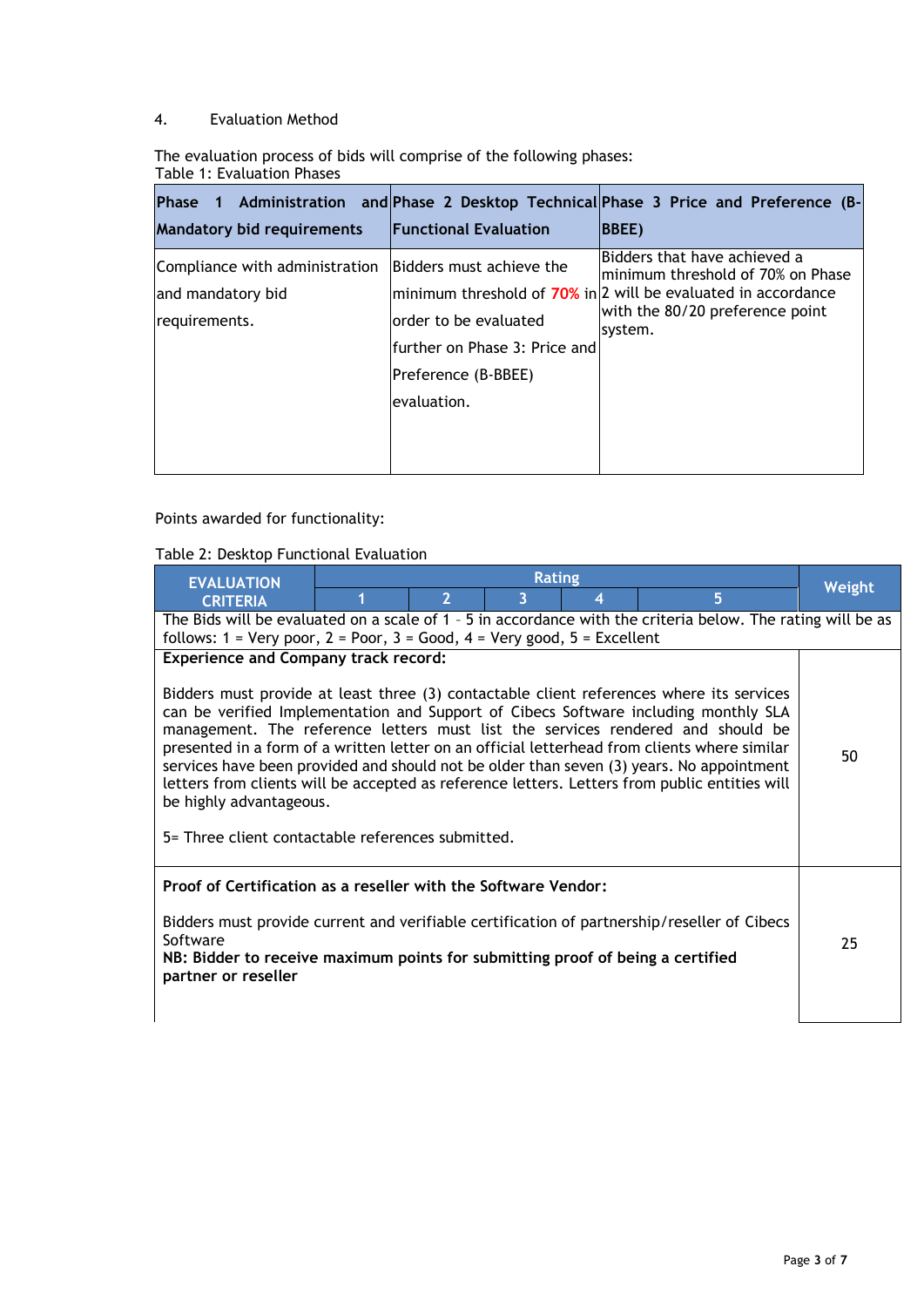| Expertise and experience of proposed resource to be assigned to the project:<br>The bidder must submit a detailed CV of proposed resource assigned to this project and<br>that resource must be a Cibecs certified engineer. The CV of the proposed resource must<br>be accompanied by the Cibecs certification, and the certification must be in the<br>resource's name and credentials.<br>NB: Bidder to receive maximum points for submitting proof of the certified Cibecs<br>engineer. | 25  |
|---------------------------------------------------------------------------------------------------------------------------------------------------------------------------------------------------------------------------------------------------------------------------------------------------------------------------------------------------------------------------------------------------------------------------------------------------------------------------------------------|-----|
| TOTAL POINTS FOR FUNCTIONALITY                                                                                                                                                                                                                                                                                                                                                                                                                                                              | 100 |
| A threshold of 70% is applicable.                                                                                                                                                                                                                                                                                                                                                                                                                                                           |     |

**"functionality"** means the measurement according to predetermined norms, as set out in the bid documents, of a service or commodity that is designed to be practical and useful, working or operating, taking into account, among other factors, the quality, reliability, viability, and durability of service and the technical capacity and ability of a bidder.

- I. Bids will be evaluated strictly according to the bid evaluation criteria stipulated in this section.
- II. Bidders must, as part of their bid documents, submit supportive documentation for all functional requirements. The official responsible for scoring the respective bids will evaluate and score all bids based on bid submissions and the information provided.
- III. The score for functionality will be calculated in terms of the 1 5 rating scale as shown in the functionality criteria matrix under table 3.

| <b>Rating</b>                | <b>Definition</b>                                                                                                                                                                                                                                                                                                                                                            | <b>Score</b>   |
|------------------------------|------------------------------------------------------------------------------------------------------------------------------------------------------------------------------------------------------------------------------------------------------------------------------------------------------------------------------------------------------------------------------|----------------|
| <b>Excellent</b>             | <b>Exceeds</b> the requirement. Exceptional<br>demonstration by the supplier of the<br>relevant ability, understanding, experience,<br>skills, resources, and quality measures<br>required to provide the goods/services.<br>Response identifies factors that will offer<br>potential value, with supporting evidence.                                                       | 5              |
| Good                         | Satisfies the requirement with minor<br>additional<br>benefits.<br>Above<br>average<br>demonstration by the supplier of the<br>relevant ability, understanding, experience,<br>skills, resource, and quality measures<br>required to provide the goods/services.<br>Response identifies factors that will offer<br>potential required services, with supporting<br>evidence. | 4              |
| Acceptable                   | Satisfies the requirement. Demonstration<br>by the supplier of the relevant ability,<br>understanding, experience, skills, resource,<br>and quality measures required to provide<br>the goods / services, with supporting<br>evidence.                                                                                                                                       | 3              |
| Minor<br><b>Reservations</b> | Satisfies the requirement with minor<br>reservations. Some minor reservations of<br>the<br>supplier's<br>relevant<br>ability,                                                                                                                                                                                                                                                | $\overline{2}$ |

### Table 3: Functional Matrix Evaluation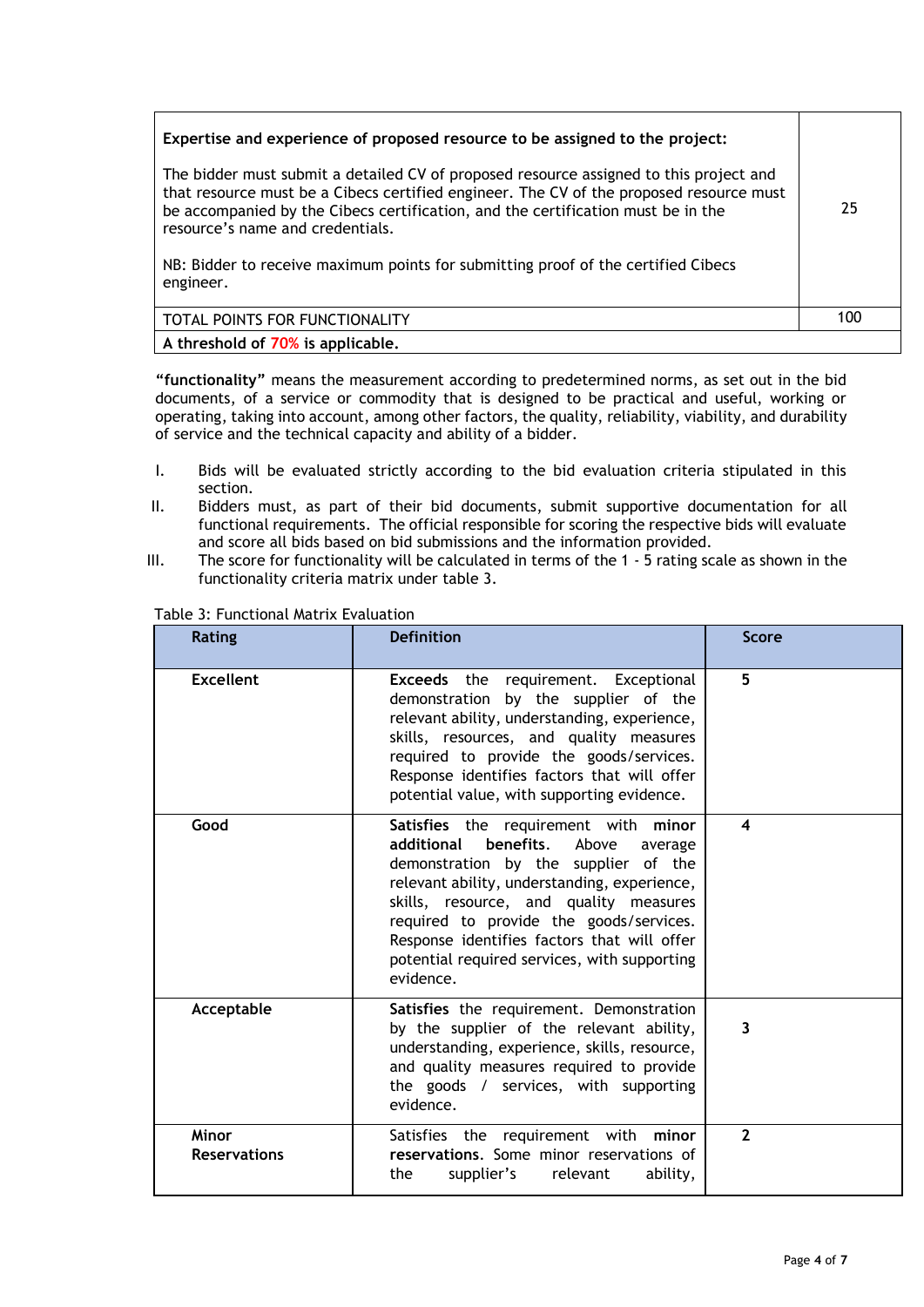|                                       | understanding, experience, skills, resource<br>and quality measures required to provide<br>the goods / services, with little or no<br>supporting evidence.                                                                                                                                                  |   |
|---------------------------------------|-------------------------------------------------------------------------------------------------------------------------------------------------------------------------------------------------------------------------------------------------------------------------------------------------------------|---|
| <b>Serious</b><br><b>Reservations</b> | Satisfies the requirement with major<br>reservations. Considerable reservations of<br>supplier's relevant<br>the<br>ability,<br>understanding, experience, skills, resource<br>and quality measures required to provide<br>the goods / services, with little or no<br>supporting evidence.                  |   |
| Unacceptable                          | Does not meet the requirement. Does not<br>comply and/or insufficient information<br>provided to demonstrate that the supplier<br>has the ability, understanding, experience,<br>skills, resource & quality measures required<br>to provide the goods / services, with little<br>or no supporting evidence. | 0 |

- IV. The value score for each criterion will be multiplied with the specified weighting for the relevant criterion to obtain the marks scored for each criterion. These scores will be added and expressed as a fraction of the best possible score for all criteria.
- V. The points for functionality and the points for B-BBEE level of contribution will be added together and the proposal from the bidder which meets the highest score will be deemed the preferred proposal.
- 5. Awarding of Points for Price and Broad-Based Black Economic Empowerment

The bidders that have successfully progressed through to Phase 3 (bidders who meet the minimum threshold for the functionality of **70%**) will be evaluated in accordance with the 80/20 preference point system contemplated in the Preferential Procurement Policy Framework Act, 2000 and the Preferential Procurement Regulations of 2017.

80 points will be awarded for price while 20 points will be allocated for preference points for B-BBEE as prescribed in the regulations.

| <b>B-BBEE Status Level of</b><br>Contributor | <b>Number of Points</b> |
|----------------------------------------------|-------------------------|
|                                              | 20                      |
| $\mathcal{P}$                                | 18                      |
| 3                                            | 14                      |
| 4                                            | 12                      |
| 5                                            | 8                       |
| 6                                            | 6                       |
|                                              |                         |
| 8                                            | 7                       |
| Non-compliant contributor                    |                         |

Points for B-BBEE level of contribution will be awarded in accordance with the below table: -

6. Adjudication and Final Award of Bid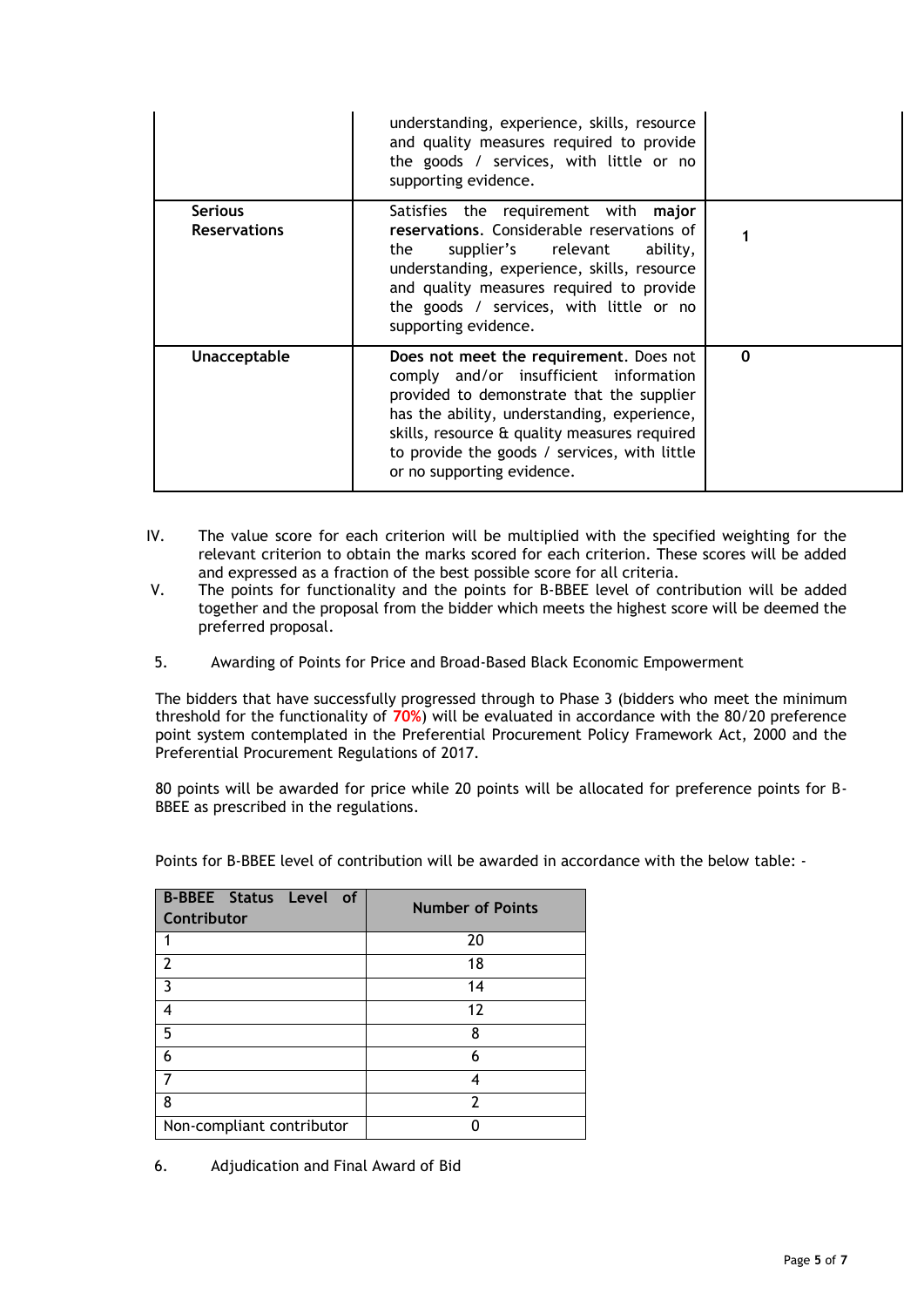The successful bidder will usually be the service provider scoring the highest number of points for comparative price and BBEE level of contribution or it may be a lower scoring bid on justifiable grounds or no award at all.

# 7. National Treasury Centralized Supplier Registration and B-BBEE Certificates

All bid submissions must include a copy of successful registration on National Treasury's Centralized Supplier Database (CSD) with a valid tax clearance status and an original or certified copy of a B-BBEE verification certificate (if you have been assessed).

# 8. Deadline for submission

All quotations must be e-mailed, in PDF format, to [quotes@southafrica.net](mailto:quotes@southafrica.net) no later than **12h00** on **18 May 2022** and should remain valid for at least 45 days after the closing date.

# 9. Confidentiality

The request for a technical and cost proposal and all related information shall be held in strict confidence by bidders and usage of such information shall be limited to the preparation of the bid. All bidders are bound by aconfidentialy agreement preventing the unauthorized disclosure of any information regarding SA Tourism or of its activities to any other organization or individual. The bidders may not disclose any information, documentation, or products to other clients without the written approval of SA Tourism.

## 10. Terms of engagement

Prior to commencing with the assignment, the successful bidder will be required to meet with the GM: ICT and/or any other nominated official to align the final statement of work (SOW).

### 11. Payments

No advance payments will be made in respect of this assignment. Payments shall be made in terms of the deliverables as agreed upon and shall be made strictly in accordance with the prescripts of the PFMA (Public Finance Management Act, 1999. Act 1 of 1999).

The successful bidder shall after completion of the assignment, invoice SA Tourism for the services rendered. No payment will be made to the successful bidder unless an invoice complying with section 20 of VAT Act No 89 of 1991 has been submitted to SA Tourism.

Payment shall be made into the bidder's bank account normally 30 days after receipt of an acceptable, valid invoice.

### 12. Non-compliance with delivery terms

The successful bidder must ensure that the work is confined to the scope as defined and agreed to. As soon as it becomes known to the bidder that they will not be able to deliver the services within the delivery period and/or against the quoted price and/or as specified, SA Tourism's Audit and Risk Committee must be given immediate written notice to this effect.

## 13. Retention

Upon completion of the assignment and/or termination of the agreement, the successful bidder shall on demand hand over to SA Tourism's Audit and Risk Committee all documentation, information, etc. relevant to the assignment without the right of retention.